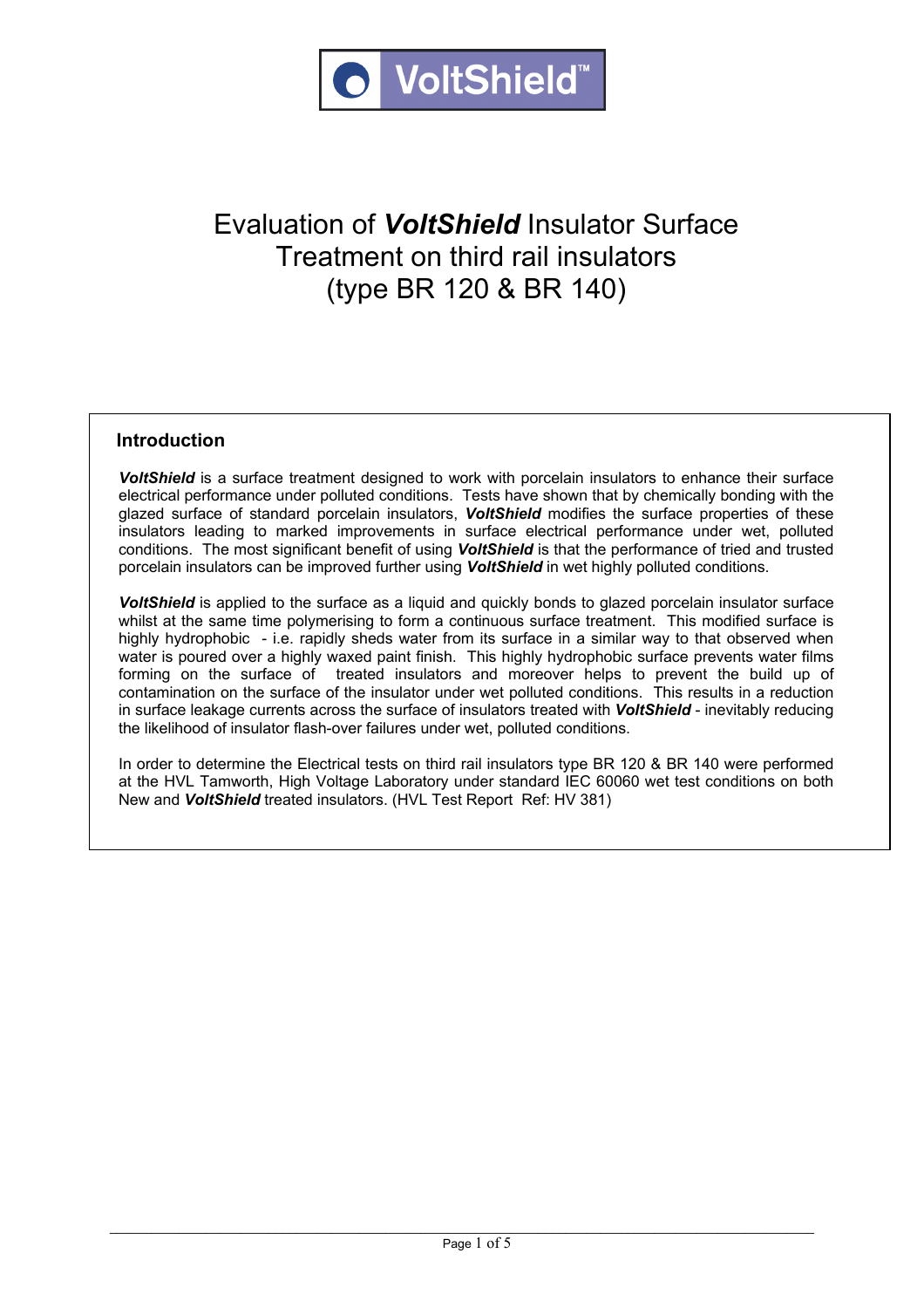## **Description of Test**

Insulators were tested individually, free standing in an earthed metal tray container sitting in a water bath of depth 13mm to represent the earthed metal clamp arrangement.

A high voltage terminal from the test voltage supply was attached to the terminal lug ear of the live metal part of the insulator by means of a crocodile clip. (see fig 1 below)

Using a standard rain spray nozzle arrangement, artificial rain of known characteristic was used to wet the surface of the insulator under test (as prescribed in IEC 60060) for the prescribed period prior to application of the power frequency voltage.

The power frequency test voltage was applied to each insulator under test, in turn, and raised steadily until flashover occurred. The relative flashover voltages were measured and recorded



*Figure 1 Test Set-up*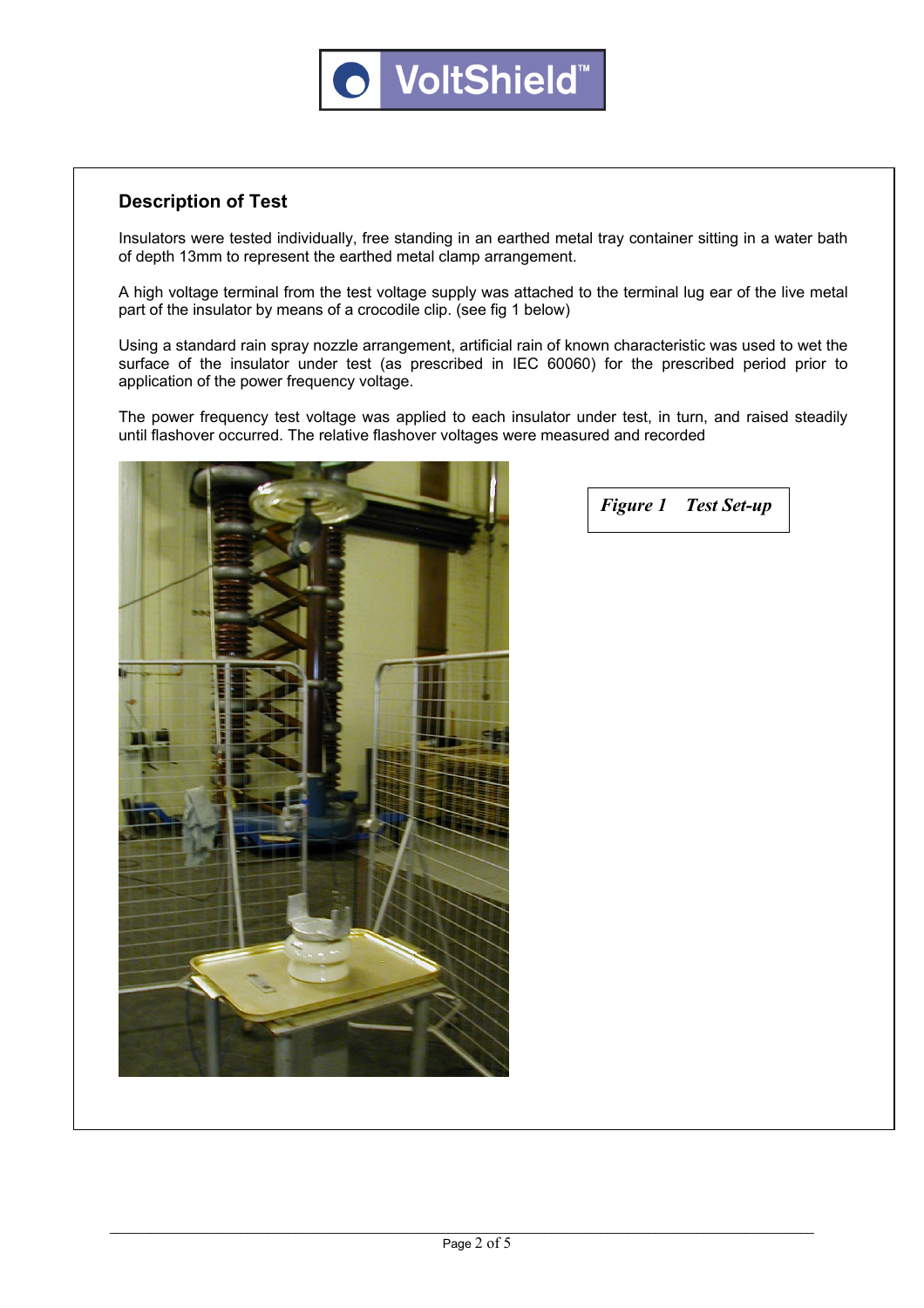#### **Results**

Water was dispersed from the *VoltShield* treated insulators in a markedly different manner than those insulators that were untreated. A greater mobility of the deposited water droplets was also observed due to the hydrophobic action of the *VoltShield* treatment. When the test voltage was applied, the *VoltShield* treated insulators also exhibited less visual corona activity prior to flashover.

The lower corona activity on the *VoltShield* treated insulators under wet conditions occurs because the discrete water droplets which form on the surface of these treated insulators reduces the likelihood of the formation of a continuous film of water across the surface of the insulator to earth. By contrast, the untreated insulators, showing a marked lack of discrete water droplets on their surface, demonstrated by significantly greater electrical corona activity due to its hydrophilic surface tendency. *(see photographs in figs 2 and 3 below))* 





**1. Further demonstration and observation** Figure 2 *VoltShield* Treated Insulator Figure 3 Un-treated Insulator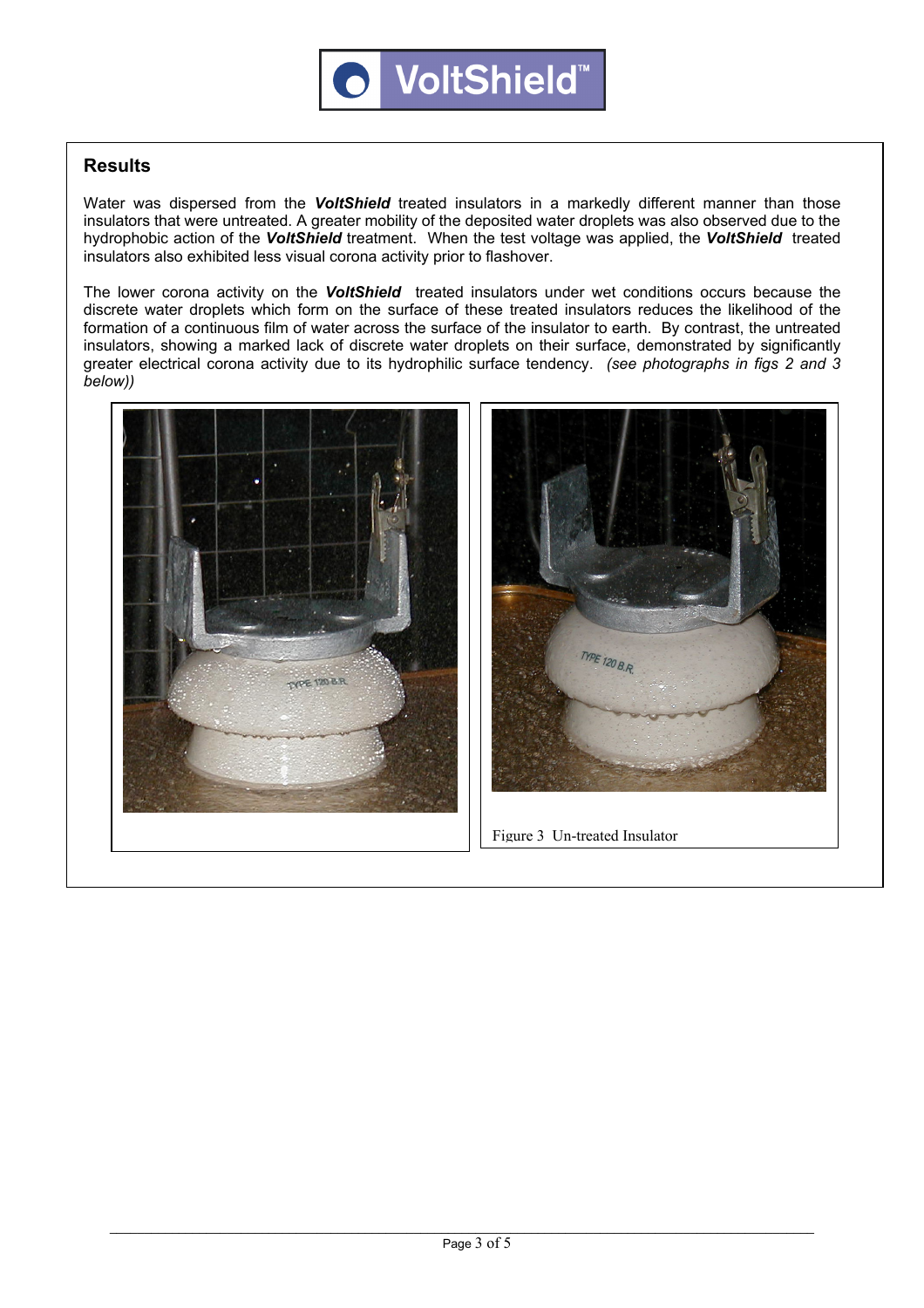#### **Analysis**

The table below sumarises the results of a number of flashover tests carried out on two third rail insulator types (BR120 and BR140) which were both untreated and treated with *VoltShield.* The data within this table clearly shows that the addition of *VoltShield* to the insulator significantly enhances the insulators wet power frequency flashover performance. *i.e. increased by 9% in the case of the BR120 insulator and by as much as 18% in the case of the larger BR140 insulator.* 

#### **Test Data**

|                  |                                                      |    |    |    |    |    | Flashover<br>kV |                 |       |
|------------------|------------------------------------------------------|----|----|----|----|----|-----------------|-----------------|-------|
|                  | Sample type                                          |    | 2  | 3  |    | 5  | Mean            | Mean of<br>mean | Ratio |
| <b>Untreated</b> | <b>BR120 std</b>                                     | 27 | 26 | 25 | 25 | 27 | 26              |                 |       |
| <b>Untreated</b> | Repeat                                               | 29 | 25 | 25 | 27 | 26 | 26.4            | 26.2            |       |
| <b>Treated</b>   | Sample 1                                             | 30 | 31 | 30 | 29 | 32 | 30.4            |                 |       |
| <b>Treated</b>   | Sample 2                                             | 26 | 29 | 28 | 29 | 31 | 28.6            | 28.47           | 1.09  |
| <b>Treated</b>   | Sample 3                                             | 27 | 25 | 24 | 28 | 28 | 26.4            |                 |       |
| <b>Untreated</b> | <b>BR 140 std</b>                                    | 28 | 29 | 29 | 30 | 30 | 29.2            | 29.2            |       |
| <b>Treated</b>   | Sample 1                                             | 34 | 33 | 38 | 37 | 40 | 36.4            |                 |       |
| <b>Treated</b>   | Sample 2                                             | 35 | 30 | 33 | 38 | 38 | 34.8            | 34.47           | 1.18  |
| <b>Treated</b>   | Sample 3                                             | 32 | 29 | 30 | 36 | 34 | 32.2            |                 |       |
| Data             | Precipitation @<br>$3.10$ mm/min<br>Conductivity 080 |    |    |    |    |    |                 |                 |       |

| Data | 3.10 <sub>mm/min</sub> |
|------|------------------------|
|      | Conductivity 980       |
|      | $P = 758.8$ mmHq       |
|      | Dry temp 21 deg C      |
|      |                        |

## **Additional demonstration and observation**

A slurry mixture of the pollutant base mixture used in the IEC solid layer pollution test (method according to IEC 60507) was used to demonstrate the effective nature of the *VoltShield* treatment in defending against the pollution build up on the surface.

- **A)** Kiesulghur mixed to the prescribed normal mix was poured over the treated surface and it was observed that none of the mixture adhered to the surface of the insulator.
- **B)** Kiesulghur at 400% strength c.f. 100% normal mix was poured over the treated surface and it was observed that none of the mixture adhered to the surface of the insulator.